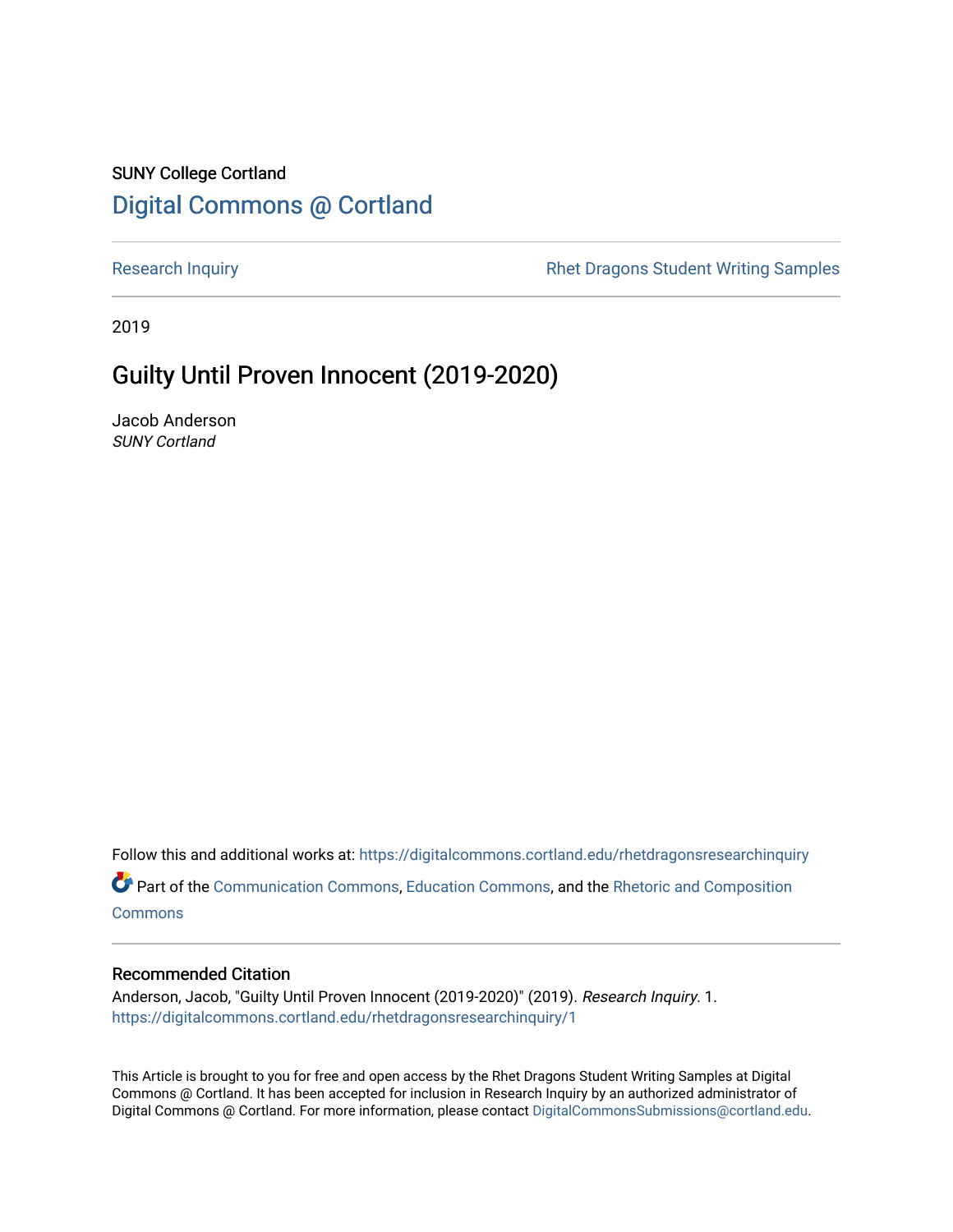# **"Guilty until Proven Innocent" Jacob Robinson (research inquiry example)**

# **Questions to Consider For Discussion and Reflection**

In a research inquiry there are sophisticated moves made with sources such as synthesis, integration, and entering into a conversation. As you read Robinson's essay, consider:

- Robinson outlines three reasons for wrongful convictions and treats each of them in turn. How else might this essay have been organized? What effects would that change in organization have on its effects?
- This essay relies heavily on direct quotes from sources, including several quotes integrated into sentences as well as numerous block quotes. If the quotes were paraphrased instead, what might the essay gain and/or lose in terms of its impact on you as a reader? How might you incorporate this kind of reliance on your sources (or, alternatively, focus more on paraphrasing) in your own writing?
- A significant portion of Robinson's essay details the methodology behind his sources' data. How does the effect his (and his sources') credibility? How might you also include some information about methodology from your sources?

\_\_\_\_\_\_\_\_\_\_\_\_\_\_\_\_\_\_\_\_\_\_\_\_\_\_\_\_\_\_\_\_\_\_\_\_\_\_\_\_\_\_\_\_\_\_\_\_\_\_\_\_\_\_\_\_\_\_\_\_\_\_\_\_\_\_\_\_\_\_\_\_\_\_

## **Guilty until Proven Innocent by Jacob Robinson**

There are three general ways that a wrongful conviction occurs within American society; inducing false confessions, bad science, and framing. You would think that using these methods would go against our legal system when in reality, this behavior is often endorsed or taught to officers by the government. Despite the negative impact these actions have on the overall lives of those incarcerated, and on the trust we have in our government officials, our leaders either do nothing about them, or promote them entirely. Through police misconduct such as inducing false confessions and framing, and poor forensic science, wrongful convictions continue to pose an issue for the innocent, as well as for the United States Legal System. Organizations like the Innocence Project contribute greatly to making our system of law much more equitable.

Falsely confessing almost guarantees a wrongful conviction. According to the US Innocence Project, "more than a quarter of those exonerated by DNA evidence have made a false confession or incriminating statement at some point -- even to such serious offences as rape or murder" (Geddes, 2016, p. 36). Those who falsely confess are highly stigmatized and presumed guilty before any innocence. A false confession in the court of law often makes the presumption of innocence and due process null and void, sending the suspect to prison. Even some of the strongest evidence can be discounted just because of a false confession. They are treated more harshly at every stage of the investigative and trial process and are significantly more likely to be incarcerated before trial, charged, pressured to plead guilty, and convicted (Leo, 2009, p. 340). Research has demonstrated that jurors favor confessions over any other kind of evidence. Jurors believe that they would never confess to a crime that they hadn't committed, but that's only because they haven't experienced the interrogation process and are unaware of our government's devious agenda.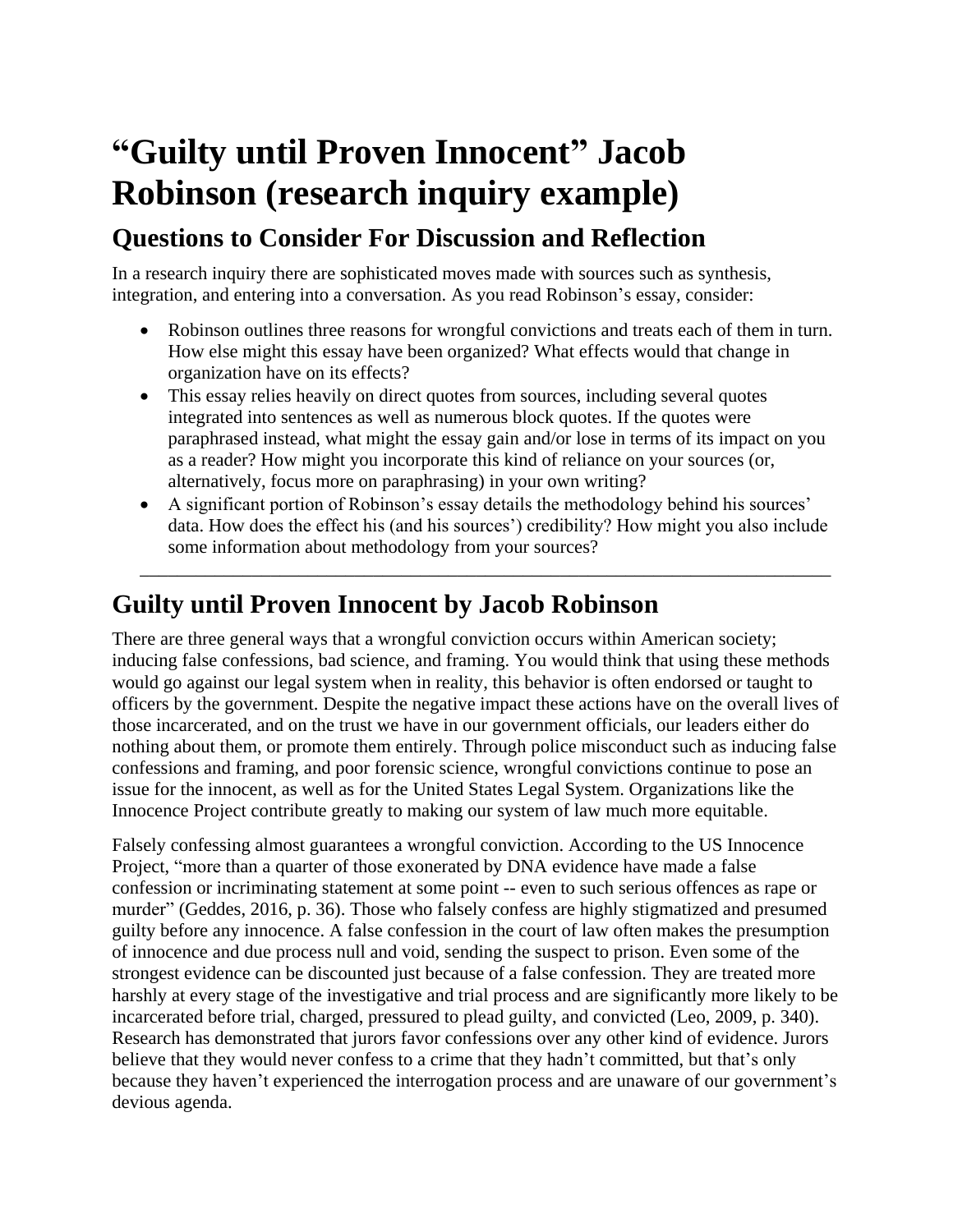In their study of 60 false confessions, Leo and Ofshe found that 73 percent of all false confessors whose cases went to trial were erroneously convicted; this number went up to 81 percent in the study of Drizin and Leo of 125 false confessions. Taken together, these studies demonstrate that a false confession is a dangerous piece of evidence to put before a judge or jury, because it profoundly biases their evaluation of the case in favor of conviction, so much so that they may allow it to outweigh even strong evidence of a suspect's factual innocence. (Leo, 2009, p. 341)

Police officers unknowingly extract false confessions out of their subjects, because that's what they were taught to do in their training. There are three steps, or "errors", that occur during a false confession elicited by police; misclassification, coercion, and contamination. (Leo, 2009, p. 334). Police and detectives use a multi-step process and sequence of influence, persuasion and compliance and usually involve psychological coercion.

Misclassification involves the decision that an innocent person is guilty before any confrontation between them and the officer has occurred. An example of this would be a cop planning to plant drugs in someone's car during something like a traffic stop, trying to arrest someone for something they didn't do. Once a specific subject is targeted, they are arrested and taken to the police station. Once there, the following interviews and interrogations are conducted under the presumption that the subject is guilty of the crime, when there is no evidence to support that claim yet.

Dr Richard A. Leo, from the *Journal of the American Academy of Psychiatry and the Law Online*, support the claim that American police receive poor and erroneous investigation training. They are misleadingly taught that a subject is likely guilty if he or she does things along the lines of averting their gaze or shifting their body posture during an interrogation. Those who are shy, uncooperative, or offer broad denials and qualified responses are also believed to be deceptive and therefore guilty (Leo, 2009, p. 334). Police are taught that they are very good lie detectors when in reality, humans are very bad at distinguishing truth and deception. Using this ideology when going into an interview with a crime suspect, is presuming their guilt before any innocence. Following this "guilty until proven innocent" method is unfair to the subject and detrimental to, as well as the opposite of, what our legal system claims to be.

However, social scientific studies have repeatedly demonstrated across a variety of contexts that people are poor human lie detectors and thus are highly prone to error in their judgment about whether an individual is lying or telling the truth. Most people get it right at rates that are no better than chance (i.e., 50%) or the flip of a coin. Moreover, specific studies of police interrogators have found that they cannot reliably distinguish between truthful and false denials of guilt at levels greater than chance; indeed, they routinely make erroneous judgments. (Leo, 2009, p. 334)

Most false confessions occur in high profile cases and homicides, as a lot of pressure is put on officers to solve the crime when there's typically no credible evidence against an innocent but misclassified suspect. Officers employ threats and promises which is designed to get their interrogees to falsely confess. Most often, they use threats and promises to make it seem as if the suspect has no other option but to do what the detectives say, in order to avoid consequences often made up by the detectives themselves. Detectives and police officers who get false confessions, often receive them from interrogating lesser educated, mentally disabled or ill suspects as they are much more compliant (Leo, 2009, p.336). Officers unknowingly exploit our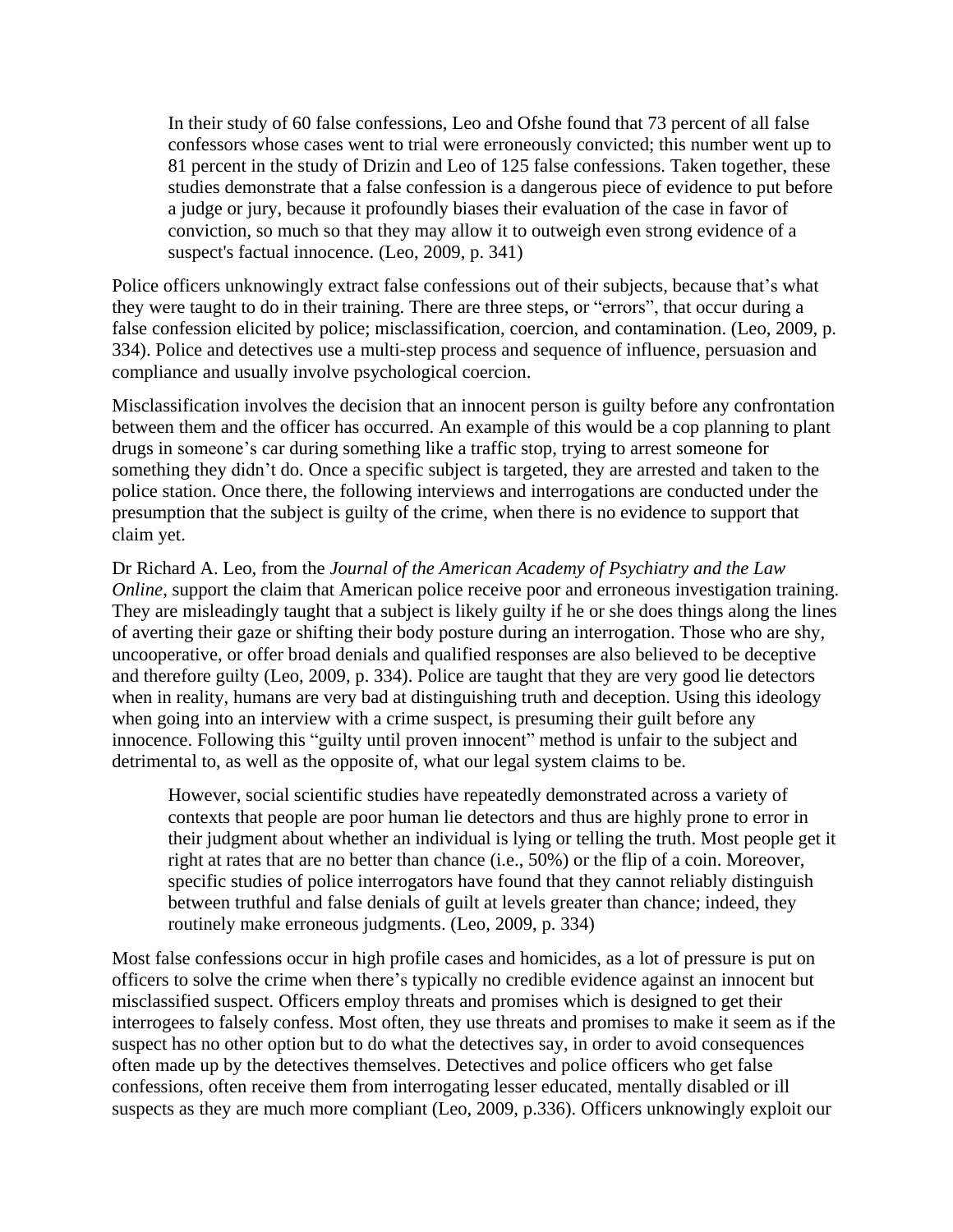systems of law to take advantage of the weak in our society. They are paid and taught by the government to wrongfully convict innocent people using devious methods. Officers believe it is justice, while those who govern us know exactly what they're doing; forcing people to falsely confess. Essentially, these interrogations are designed to wrongfully convict rather than find the truth.

Compliant false confessions occur as a result of the sequenced influence process through which detectives seek to persuade a suspect that he is indisputably caught and that the most viable way to mitigate his punishment and escape his otherwise hopeless situation is by confessing. As has been well documented, American police use interrogation techniques that are designed, on the one hand, to convince a suspect that he is caught and that it is futile for him to deny the crime and, on the other hand, techniques that are designed to motivate him to perceive that it is in his interest to confess. (Leo, 2009, p. 338)

There are many simple and effective ways in which we could prevent false confessions from occurring, however this is not in the interest of our government as false confessions are a method of establishing control over us, therefore we may not see these reforms any time soon. Regardless, Leo proposes the mandatory electronic recording of police interrogations as being the most important policy reform available. He claims that it would create an objective, comprehensive, and renewable record of the interrogation that all parties can review (Leo, 2009, p. 342). Most police departments, as well as the FBI, still don't record interrogations, and to no one's surprise, there is a lot of resistance to the idea in those agencies as it would take away just one of their countless methods of controlling us. Leo also brings up improving police training about false confessions, informing them on what is really going on during their interrogations. Research has been conducted to see how plausible this would be.

Kathleen M. Donovan and Charles F. Klahm IV's "How Priming Innocence Influences Public Opinion on Police Misconduct and False Convictions: A Research Note," explains the in-depth process and results of an experiment conducted surrounding the public's view on police misconduct leading to false convictions. Using a survey experiment with a nationally representative sample, the researchers explored the degree to which public opinion toward police misconduct is influenced by "priming", or informing, respondents on the issue of innocence before taking the survey. (Donovan and Klahm, 2018, p. 174). It explores the idea of implementing the prime into the training of detectives and police officers in hopes of reducing the number of wrongful convictions as a result of police misconduct, for example, inducing false confessions.

The experiment was conducted as follows: A random sample of people using random digit dialing of landlines, was prompted to respond to a survey containing a series of questions on perceptions of police misconduct and the use of force (Donovan and Klahm, 2018, p. 176). Respondents were randomly assigned one of two surveys. One survey contained no information pertaining to wrongful convictions, the other was provided a prime on the issues of innocence:

You may have heard of *The Innocence Project*, a national litigation and public policy organization dedicated to exonerating wrongfully convicted individuals through DNA testing. To date, their efforts have led to over 300 innocent people being exonerated (that is, individuals who were originally found guilty and sentenced to prison but later, through DNA testing, were found to be innocent). (Donovan and Klahm, 2018, p. 177)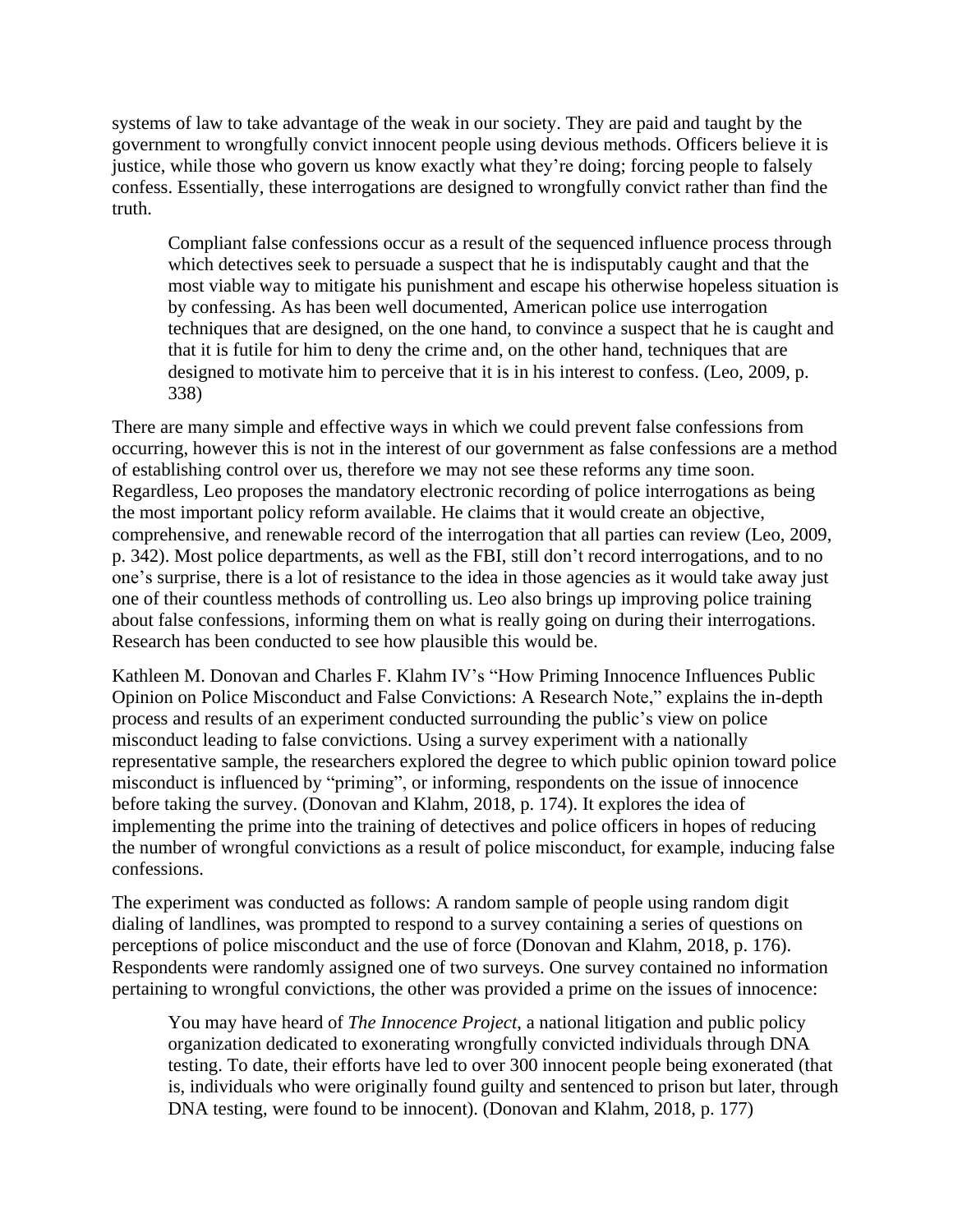Respondents were also categorized based on how often they watched local TV news and crime dramas, their gender, race/ethnicity, ideology, personal experience with police, and if they lived in an urban or rural neighborhood. All were asked the same question, "Overall, how often does misconduct by the police in your city, such as the use of force to get a false confession, contribute to someone being found guilty of a crime he or she did not commit?" (Donovan and Klahm, 2018 p. 177)

The experiment found that the innocence prime significantly affected the respondents' beliefs about police misconduct leading to false convictions. Relative to no prime, the innocence prime increased the probability of *saying sometimes/most of the time* to how often police misconduct, such as forcing false confessions out of people, contributes to wrongful conviction by 7 percentage points and decreased the probability of saying *never* by 8 percentage points (Donovan and Klahm, 2018, p. 178).

It could be assumed that out of all people, African Americans would be the most distrusting of cops. However, one result of the experiment was that across the board, non-Blacks are significantly less likely to have positive views of the police than Blacks. Surprisingly, there was no significant difference in the efficacy of the innocence prime among Blacks versus non-Black respondents (Donovan and Klahm, 2018, 178). Blacks would be expected to be the first to criticize the police on misconduct, due to most of the misconduct portrayed on the news being targeted towards African Americans. This supports the idea that wrongful convictions are the fault of the officers rather than the compliance of a suspect.

The researchers found that liberals answered the question similarly regardless of the prime, and that conservatives were highly reactive to the prime. This may be, in some part, due to conservatives generally believing that individuals share blame for their circumstances, claiming that a person who committed no crime would never be in a situation where police misconduct could occur. The prime moving the responsibility away from citizens and towards the police, was why it had such a drastic shift in conservative responses. Donovan and Klahm claim that the prime caused conservatives to think as if they were of a different political ideology, making conservatives answer that they believe that police misconduct leads. Wrongful convictions are due to the teaching of misinformation to officers rather than the officers themselves, as officers believe that they are seeking justice while they're really framing someone.

The negative coefficient for the interaction between conservatives and the prime suggests that highlighting innocence leads conservatives to respond like liberals. More specifically, the probability of a conservative saying never was .39 without the innocence prime and .21 qith the innocence prime. This is a significant difference of 19 percentage points ( $p < .05$ ), and the same predicted probability as a self-identified liberal who reieved the prime. (Donovan and Klahm, 2018, p.178)

Most would expect conservatives to be the most stubborn about their support for police. However, they essentially switched sides on the issue in response to the innocence prime. The prime eliminated ideological differences in responses, which made conservatives believe that police misconduct contributed to false conviction as much as liberals do. This shows that conservative attitudes are more susceptible to influence, a trait normally used to describe a liberal, when it comes to police misconduct and wrongful convictions.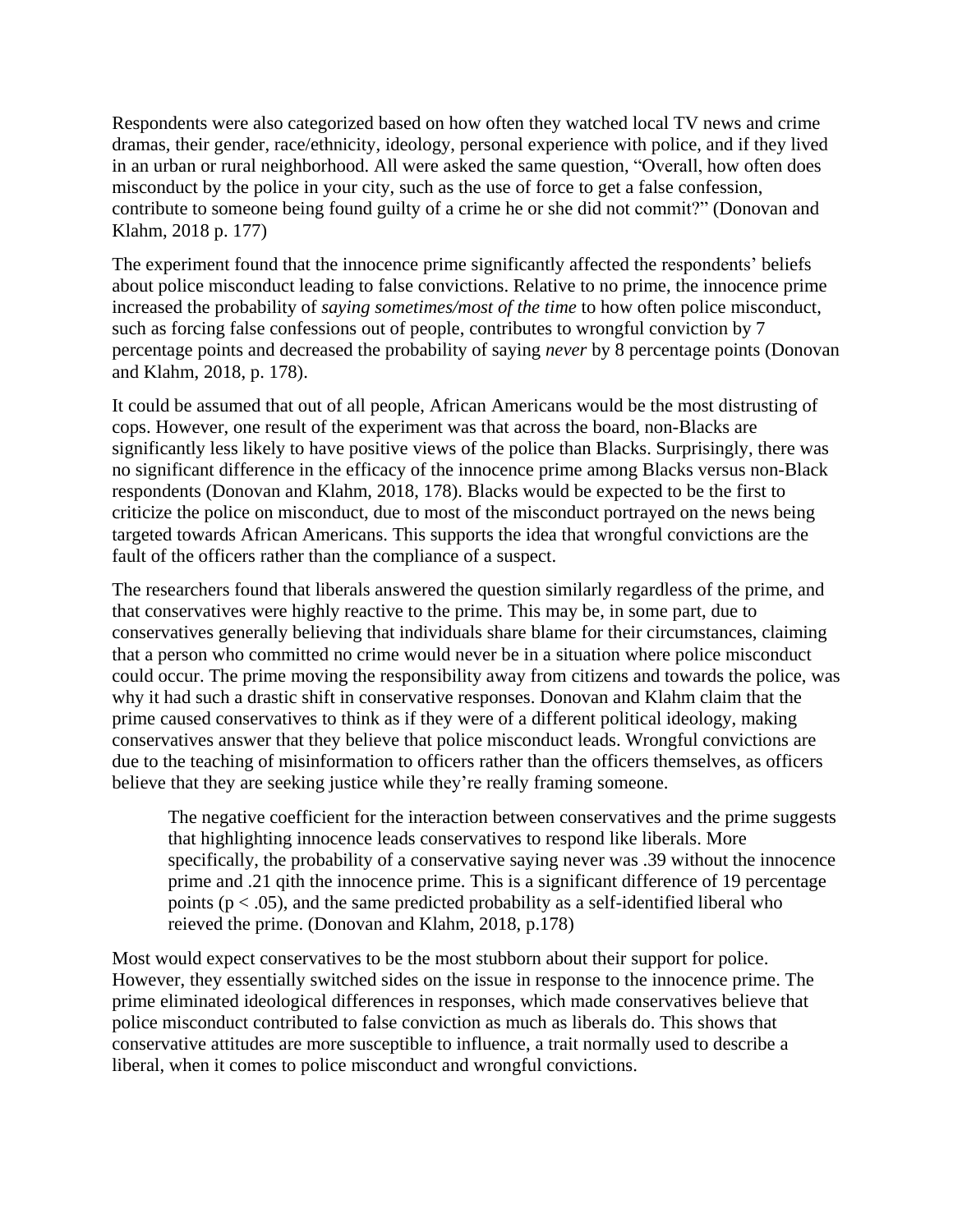If media outlets wish to help enact police reforms, they should frame them in the context of false convictions in order to gain more public support. If they were to apply innocence primes in their reporting on police misconduct, going against police officers and the FBI, they would have much better opportunities when it comes to reshaping public opinions and evoking change. While police misconduct such as brute force and psychological manipulation contribute greatly to wrongful convictions, bad science is another important factor.

Bad science is the second leading cause of wrongful convictions. This is because forensics is labeled as a "science" making it seem credible, when the opposite is true. When faulty scientific practices, such as poor or missing DNA evidence, or conducting lousy experiments, are brought into an investigation, they are accurate less than fifty percent of the time. However, we continue to use these unreliable methods as one of our main tools in solving crimes. These faulty tests support our government's demand for control, as they significantly increase the number of wrongful convictions, allowing more and more of us to be institutionalized. We have developed a dangerous overconfidence in forensic science.

Then Young reveals that the second leading culprit is bad science and cites the most exhaustive research on the subject. A 2009 study published in the Virginia Law Review examined trial transcripts of 137 accused in the US who had been exonerated by new DNA evidence. In eighty-two of the cases—more than half—so-called forensic experts gave invalid testimony, including errors about shoe prints and hair samples. (Sher, 2013, p. 39)

Alan Young, a professor at Osgoode Hall Law School, at York University in Toronto, and director of the Innocence Project, claims that by his count, more than sixty percent of the most recent documented cases of wrongful convictions were due to bad science (Sher, 2013, p.39). So why do we continue to use these poor scientific practices when attempting to solve an investigation? The answer may lie in the true motives of our leaders and their wish to hold as much control over us as possible.

Steven Truscott had been sentenced to hanging due to being wrongfully convicted of the rape and murder of twelve-year-old Lynne Harper, whose body was found in the woods in. He had given her a ride on his bike the night she disappeared. John Penistan, the local coroner, lead an investigation, which he concluded in less than a day.He told the jury that "his careful study of Harper's stomach contents had convinced him that she died between 7:15 and 7:45 p.m.-the exact window during which the police said Truscott was with her" during Truscott's trial (Sher, 2013, p. 39).

The trial lasted just two weeks before it was determined that Truscott was guilty. Luckily, rather than the death penalty, he was able to serve ten years before his release, where he was condemned to spend the rest of his life on parole as a convicted murderer. After living under an assumed name for three decades, and an additional decade for a more in-depth reinvestigation, his name was finally cleared after fifty years. The reinvestigations determined that the coroner had rushed during the investigation and that it was nothing like the "careful study" he described. Because of the bad scientific practices by Penistan, an innocent man's life had been ruined.

We uncovered a perfect storm of junk science and tunnel vision by the cops. Penistan's "careful study" turned out to have involved little more than holding a jar of the dead girl's stomach fluids to the dim glow of a lightbulb. (Sher, 2013, p. 42)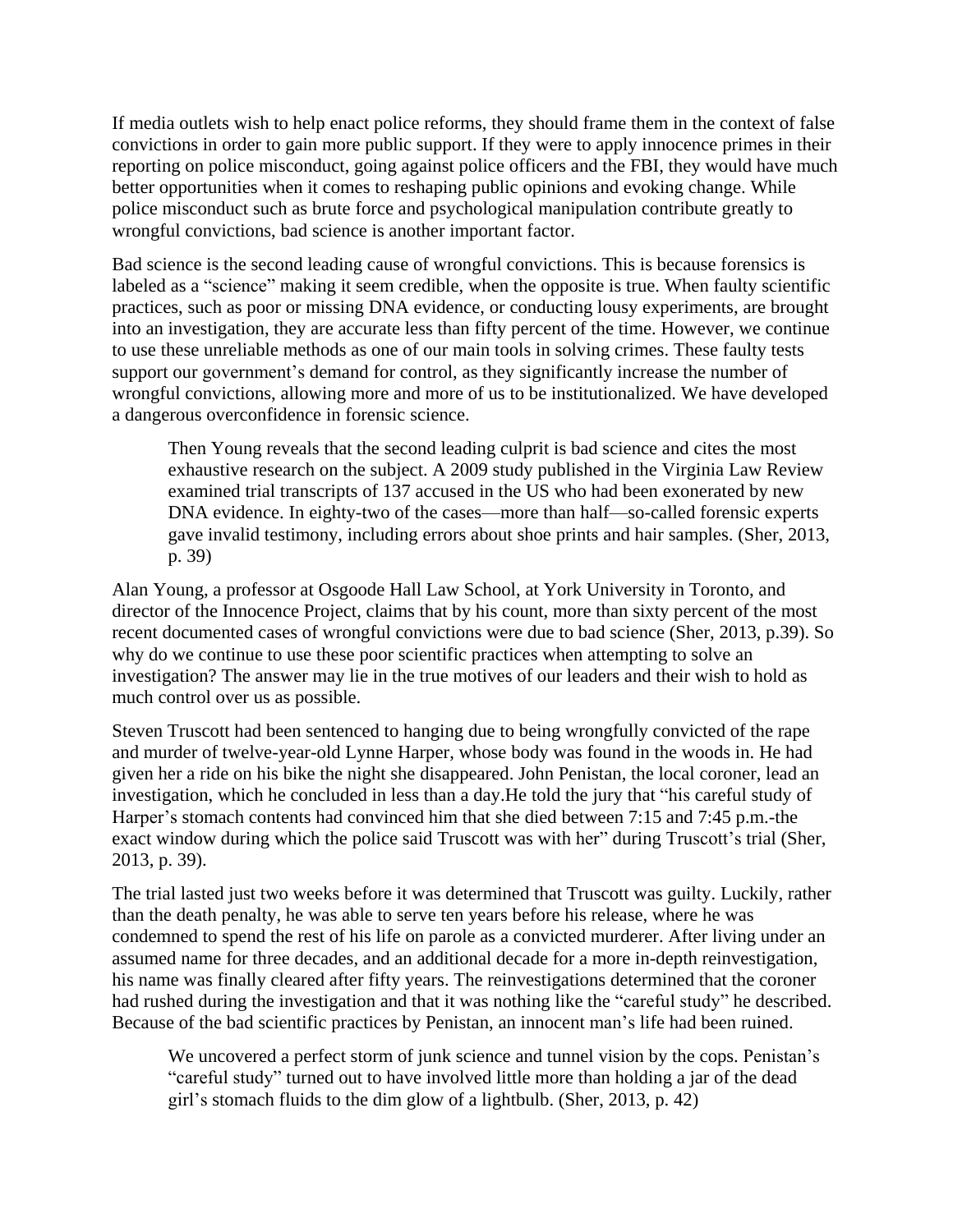Due to new evidence about the extent of maggot infestation, it was determined that Harper had died long after Truscott had been with her. Bad science wasn't as much of a factor in the wrongful conviction of Steven Truscott as the biased interpretations of it were. John Penistan, the police, and the prosecutors are to blame more than the scientific practices used.

Julian Sher supports the idea that the negative effects of a wrongful conviction don't just come from poor forensic evidence. The stubborn, overconfident prosecutors are better to blame for wrongful convictions. Like those who are framed or falsely confess, stigma is attached to them that may take a lifetime to avoid. Prosecutors may hold people accountable for these stigmata and due to their poor investigational work, fail to see them as anything other than criminals.

My investigations into these miscarriages of justice have taught me that the problem is not just bad science. There is closedminded policing and overzealous prosecution. The accused are often outsiders who can be portrayed as deserving of punishment: a welfare mom on cocaine, an unemployed father, a man who beat his wife. Bad science adds a sheen of credibility to these stereotypes. (Sher, 2013, p. 46)

Sher proposes a few solutions to these issues. He recommends improving the procedures used to train and certify forensic scientists. He also states that Judges are not educated properly enough to appropriately determine whether the scientific evidence is relevant and reliable, therefore he recommends that the National Judicial Institute conduct specialized science training for judges (Sher, 2013, p. 46). These reforms would better educate those that conduct forensic experiments, as well as the ones who deem them reliable in the court of law. This would reduce the number of errors present in forensic experiments as well as create less bias in the courtroom by informing the judges on how unreliable forensics can be.

The Innocence Project is an organization devoted to exonerating the wrongfully convicted. They claim that unvalidated or improper forensic science has contributed to half the convictions overturned thanks to DNA evidence in the US since 1989, and forty-six percent of overturned convictions examined by the US Innocence Project involved dodgy forensics (Geddes, 2016, p. 36). The innocence project has gone to great lengths to impact our systems of law on a state and federal level. They have enacted policies to aid in the protection of our rights in the court of law, and to fool proof the investigation process. The policies are there mainly to prevent a witness from making a decision that they aren't one hundred percent certain of, such as when selecting from a lineup of suspects. They are used as a way of reminding the witness that the perpetrator is innocent until proven guilty. They hold control over those administering the lineup by not even letting them know who the perpetrator is, or if he or she is even in the lineup. They separate the witness and suspect prior to a lineup as well as record everything in case a reinvestigation is to occur.

To reduce these risks, the Innocence Project has drawn up a series of policies that have so far been adopted by 14 US states. These include limiting exposure of the witness to a suspect before formal identification takes place; blinding the person administering the line-up to who the real suspect is; telling the witness that the perpetrator may or may not be in the line-up, so they don't feel pressured to choose someone; and recording their confidence in the identification, should they make one. Identifications should also be videoed where possible, something that experts say is currently standard protocol in the UK alone. (Geddes, 2016, p. 36)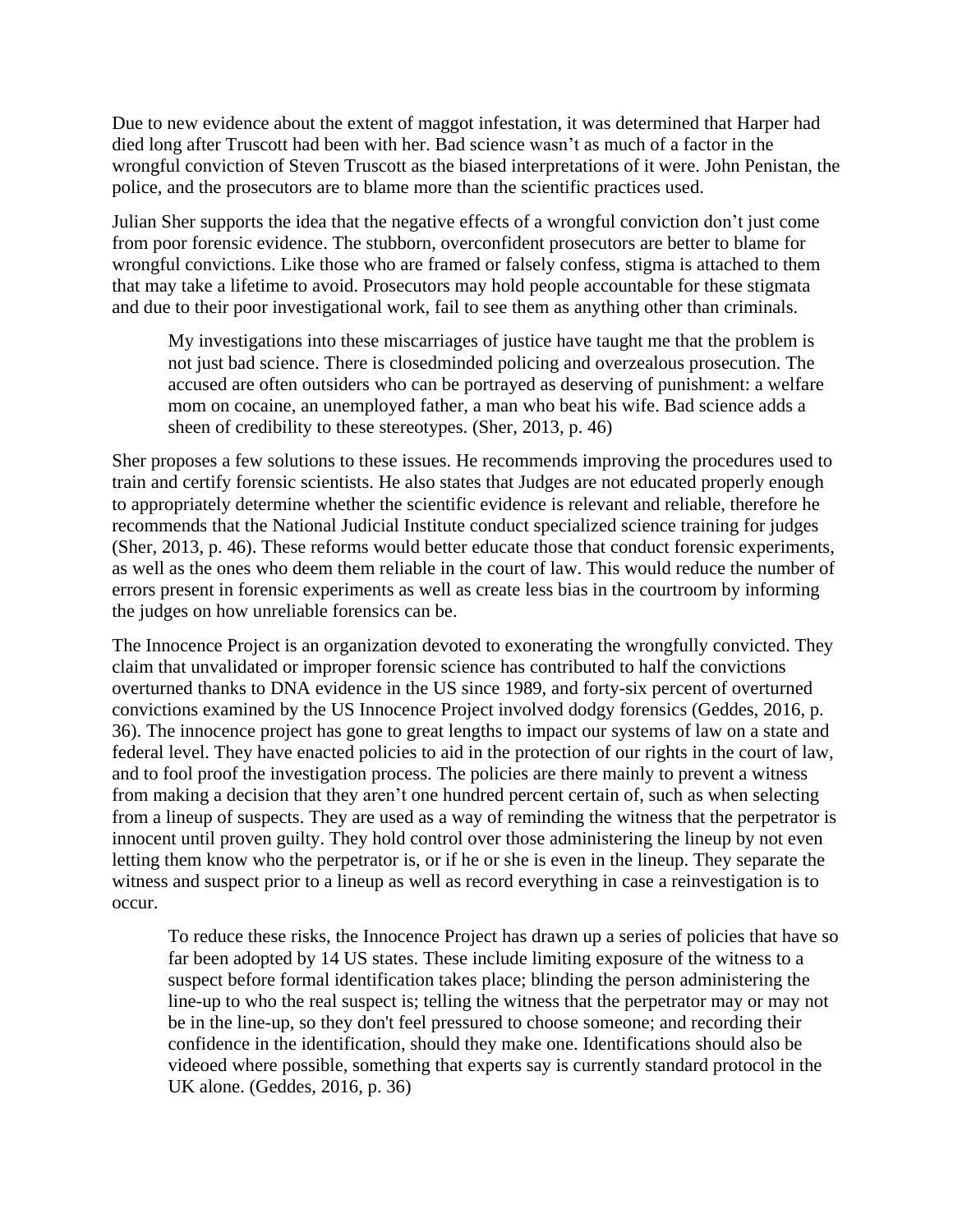Geddes contends that our memories are easily contaminated by other people's ideas and events; the same human flaw that officers take advantage of during interrogations to induce false confessions. These policies have done great work in exonerating the innocent. As of 2016, threehundred forty-two convictions have been overturned in the U.S. since 1989 as a result of these policies. (Geddes, 2016, p. 36)

Being wrongfully convicted comes with many more problems than what meets the eye. Nearly one hundred percent of the time, the lives of the wrongfully convicted are ruined, along with the lives of their families and those who support them. Even once exonerated, the wrongfully convicted has still wasted his or her time in prison, and now has a stigma attached to them. This is Clarissa Glenn and Ben Baker of South Side Chicago discover in Jennifer Gonnerman's "Framed."

Clarissa and her partner Ben Baker had drugs planted in their car by police sergeant, Ronald Watts. This led to their arrests and Ben's imprisonment for nearly a decade. Watts did this to many people in Chicago, as well as took bribes and demanded money from drug dealers. He fed on the weak and the poor, exploiting them for his own personal gain. Instead of doing his job, before making an arrest, he would ask to see the money of everyone in the hallways of the housing projects. He would threaten them that if they weren't to hand over their money, he would write up false charges against them and put them in prison. Watts was involved in blatant misconduct of his position. 

"He used to take us in the hallway one by one. 'Man, how much money you got on you?' "James would pull out his cash and hand it to Watts, who would count it, then ask, "How much is your freedom worth to you?" Sometimes Watts would even itemize the costs of an arrest, including the bond payment. "Now, here it is, I'm charging you three thousand dollars for your freedom. What are you going to do?" Ben recalled that one of Watts's officers once told him, "It would be cheaper to pay us instead of paying a lawyer, paying a bond." To make his point, Watts sometimes brandished a bag of drugs. James said, "You knew if you ain't paying him you was going to jail." (Gonnerman, 2018, p. 49)

Gonnerman claims that Watts' misconduct was the cause of up to five hundred wrongful convictions. Because of the poor in America having a higher rate of crime, many of those wrongfully convicted because of Watts already had charges against them in the past. It's difficult for the courts to convict an officer who frames a former criminal for crimes they did not commit, as it is assumed that since the suspect has committed crimes previously, he or she must be guilty of the crime currently being tried for. Ben was stuck in the middle of this very situation, as he had a criminal background.

David Navarro, the prosecutor who met with Clarissa and Ben in the spring of 2005, told me that he believed them, and spent months investigating their claims about Watts, but he couldn't prove the allegations. "It's very difficult to prove a case when your only witness is the guy who has a pending case against him, and that guy has a criminal background," he said. (Gonnerman, 2018, p. 50)

Ben Baker had been convicted of drug possession with the intent to sell when there was no evidence leading to this being true. Clarissa appealed her husband's convictions brought by Watts. They were brought to trial where the judge told Clarissa that he would exonerate her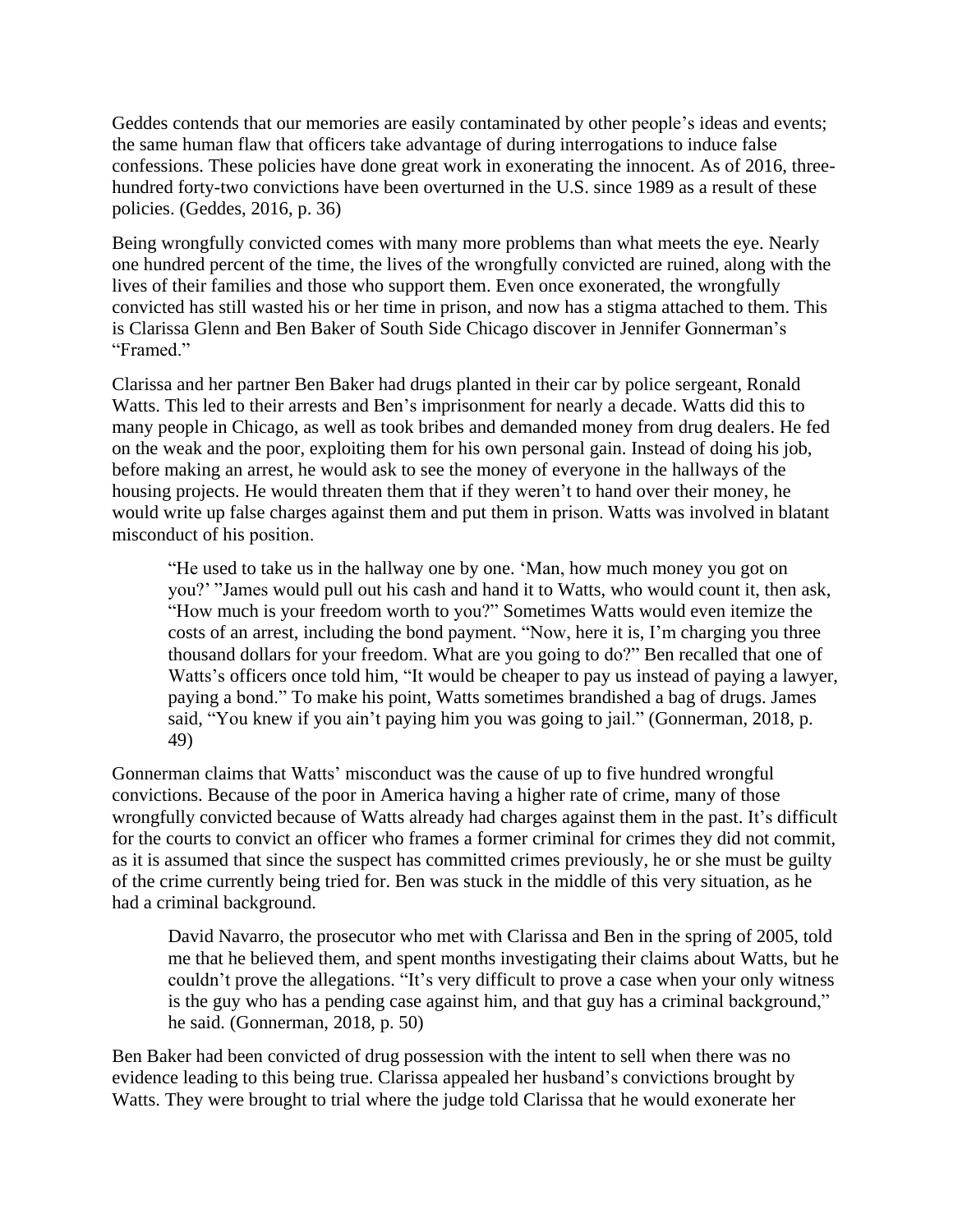husband if he was presented with any new evidence. However, once new evidence was presented to the judge, he declined to act on it (Gonnerman, 2018, p. 52). Like false confessions, once someone is wrongfully convicted, people are generally unwilling to hear any new evidence proving a subject to be innocent. This was the case with the judge that heard Ben Baker's case, as he refused to hear any evidence that disproved Ben's guilt. It was essentially the officer's word against the victim's. Even though countless victims tried to tell the truth in court, Watt's lies were always determined to be true.

Phillip Thomas, who sold candy from a cart in the Wells, recalled that when he told his public defender that Watts's officers had planted drugs on him, "she made it quite clear that she didn't believe me and that my best bet was to plead guilty".... Shaun James told his public defender a similar story, and, he said, "She's looking at me like I'm crazy. She said, 'Ain't no judge is ever going to believe that.' " (Gonnerman, 2018, p. 50)

All of this took a tremendous toll on their family, as Clarissa had to work even harder to make it by. Her children began getting into trouble because of their father not being around. She struggled to find work due to having felony charges, and she rarely saw her children during the day. All of this, coupled with the frustration involving her husband's imprisonment, led her to become deeply depressed and divorce Ben. The entire process took a tremendous toll on Clarissa and her relationships with other people. Being wrongfully convicted completely altered the course of her life in a very negative way. 

Clarissa was now the mother of three adolescent boys, with a full-time job and a husband in prison. Before Ben's trial, they had found a house on the South Side, and she had obtained a Section 8 voucher to help pay the rent. But, with Clarissa's felony conviction, she was no longer eligible for Section 8. She felt that in some ways her life was even more stressful than Ben's. "I'm worried about him in there, I'm worried about us out here in the world. I'm worried about bills, I'm worried about income, I'm worried about food, I'm worried about safety—so I'm twice as worried," she said…"Every part of her was dying on the inside," Clarissa's brother Bryan recalled. "The person you love—that you wrapped yourself up in, that you made a huge bet on—is now in jail. You're being ridiculed—family is ostracizing you. Not necessarily us, but other extended family. Now all of your business is out in the open (Gonnerman, 2018, p. 51)

Like Clarissa and Ben being framed, wrongful convictions resulting from falsely confessing comes with many life altering problems. Police misconduct continues long after a confession. Officers normally close the investigation shortly after a false confession, label it as solved, and refuse to acknowledge and new evidence even if the confession is inconsistent or contradicted by all the evidence. Police almost always continue to believe the suspect's guilt and that the confession is truthful. This relates back to how they're poorly trained. Officers are poorly informed on the phenomenon of police induced false confessions. This makes them assume that every confession is truthful, making anyone that confesses guilty. (Leo, 2009, p. 341) This delusional thinking is carried over to courtrooms, where jurors are as uninformed on what's going on behind the scenes as the interrogees are. An example of this would be the judge seeing Ben Baker's trial, who even after Watts had been imprisoned for theft, refused to believe that Baker was innocent.

Through organizations such as the Innocence Project, and people being informed on how easily and often wrongful convictions occur. Framing, bad science, and inducing false confessions all